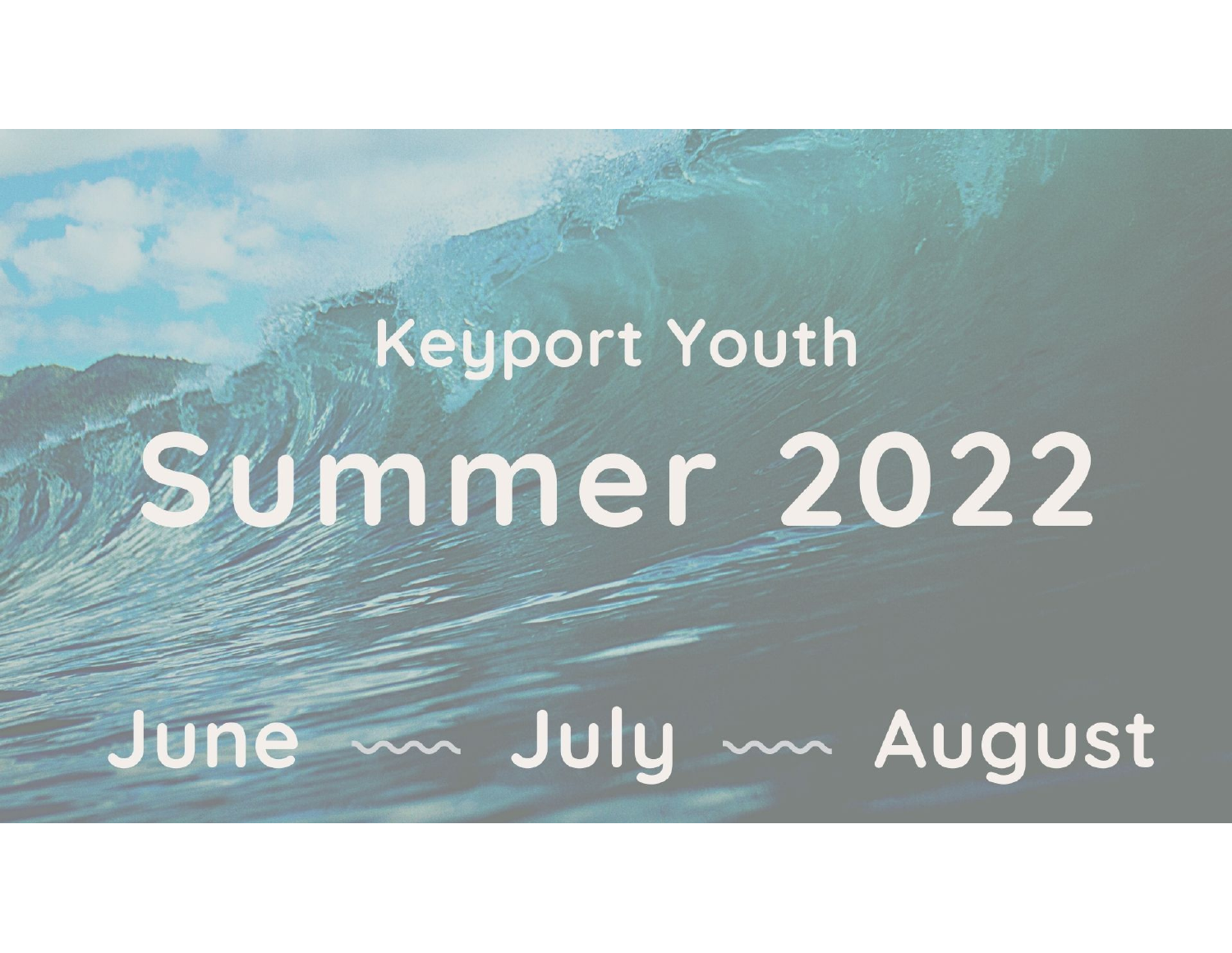| $\cdots$<br><b>TANSIL ARTESTANI</b><br><b>June 2022</b> |                          |                                                                   |                                                                      |                              |                        |                                                                        |  |
|---------------------------------------------------------|--------------------------|-------------------------------------------------------------------|----------------------------------------------------------------------|------------------------------|------------------------|------------------------------------------------------------------------|--|
| <b>Sun</b>                                              | <b>Mon</b>               | <b>Tue</b>                                                        | <b>Wed</b>                                                           | <b>Thu</b>                   | Fri                    | <b>Sat</b>                                                             |  |
|                                                         |                          |                                                                   | 1                                                                    | $\overline{2}$               | 3                      | 4                                                                      |  |
| 5                                                       | $6\phantom{1}6$<br>D-Day | $\overline{7}$<br><b>Keyport Youth</b><br>6-8pm<br>-Senior Night- | 8<br><b>Coffee with the</b><br><b>Youth Pastor</b><br>11:30-3pm @KBC | 9                            | 10                     | 11<br><b>Bake Sale Fundraiser</b><br>for Summer Camp<br>10-1pm<br>@KBC |  |
| 12                                                      | 13                       | 14<br><b>Keyport Youth</b><br>6-8pm                               | 15                                                                   | 16                           | 17                     | 18                                                                     |  |
| 19<br>Father's Day                                      | 20                       | 21<br><b>Keyport Youth</b><br>6-8pm                               | 22                                                                   | 23<br>10am at KBC            | 24<br>Summer Camp 2022 | 25<br>@The Dunes Bible<br>camp                                         |  |
| 26<br>Ocean Park, WA<br><b></b><br>4pm at KBC           | 27                       | 28<br>No YG<br><b>Recover from</b><br>Camp $\bigcup$              | 29                                                                   | 30<br>National Handshake Day | Key:<br><b>Parents</b> | Youth (HS and MS)<br><b>Holidays</b>                                   |  |

#### **Keyport Youth Calendar**

**Jonathan Morris**

#### **Youth Pastor- Keyport Bible Church**

**keyportbible.[jonathan@gmail](mailto:keyportbible.jonathan@gmail.com).com (509) 710-1470**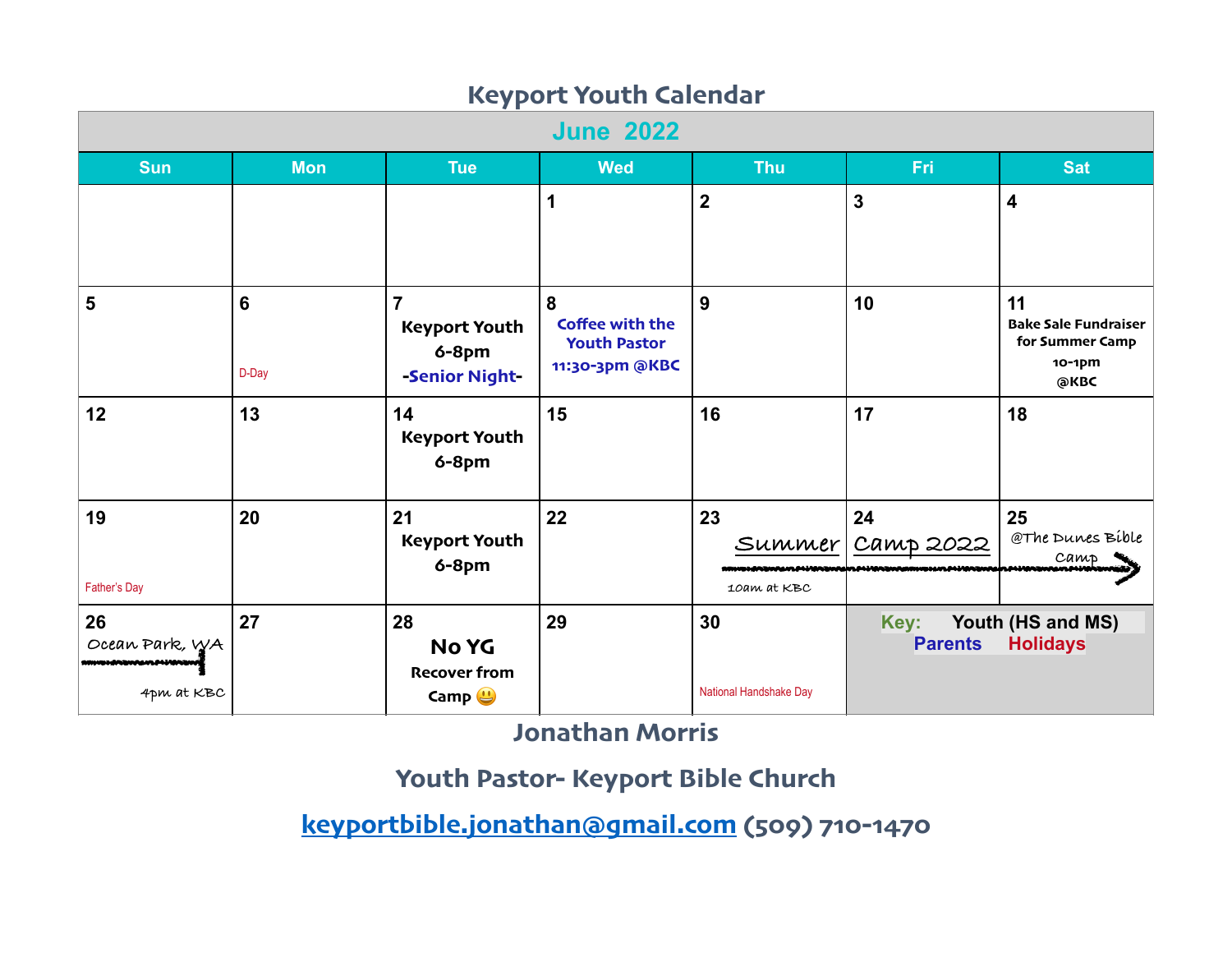| <b>IVEY POLE TOWELL SOICHING!</b><br><b>July 2022</b>               |                                             |                                                                |                  |                                           |                   |                  |  |  |
|---------------------------------------------------------------------|---------------------------------------------|----------------------------------------------------------------|------------------|-------------------------------------------|-------------------|------------------|--|--|
| <b>Sun</b>                                                          | <b>Mon</b>                                  | <b>Tue</b>                                                     | <b>Wed</b>       | <b>Thu</b>                                | Fri               | <b>Sat</b>       |  |  |
|                                                                     |                                             |                                                                |                  |                                           | 1                 | $\overline{2}$   |  |  |
| $\overline{\mathbf{3}}$                                             | $\overline{\mathbf{4}}$<br>Independence Day | 5<br><b>Keyport Youth</b><br>6-8pm<br>National Kiddie Pool Day | $6\phantom{1}6$  | $\overline{7}$                            | 8                 | $\boldsymbol{9}$ |  |  |
| 10                                                                  | 11<br>$\vee$ BS<br>-SPACE ODYSSEY-          | 12<br>STUDENT<br><b>Fireside Session</b><br>@Slater's 6-8      | 13<br>VOLUNTEERS | 14<br>8:30-12 DAILY                       | 15                | 16               |  |  |
| 17<br><b>VBS Potluck</b><br>$11am-?$<br><b>All Families Invited</b> | 18                                          | 19<br><b>Keyport Youth</b><br>$6 - 8$ pm                       | 20               | 21                                        | 22<br>Hammock Day | 23               |  |  |
| 24                                                                  | 25                                          | 26<br><b>Fireside Session</b><br>@Morton's 6-8                 | 27               | 28<br><b>Baby's Due</b><br><b>Date!!!</b> | 29                | 30               |  |  |
| 31                                                                  | Key:                                        | Youth (HS and MS)                                              | <b>Parents</b>   | <b>Holidays</b>                           |                   |                  |  |  |

#### **Keyport Youth Calendar**

**Jonathan Morris**

**Youth Pastor- Keyport Bible Church**

**keyportbible.[jonathan@gmail](mailto:keyportbible.jonathan@gmail.com).com (509) 710-1470**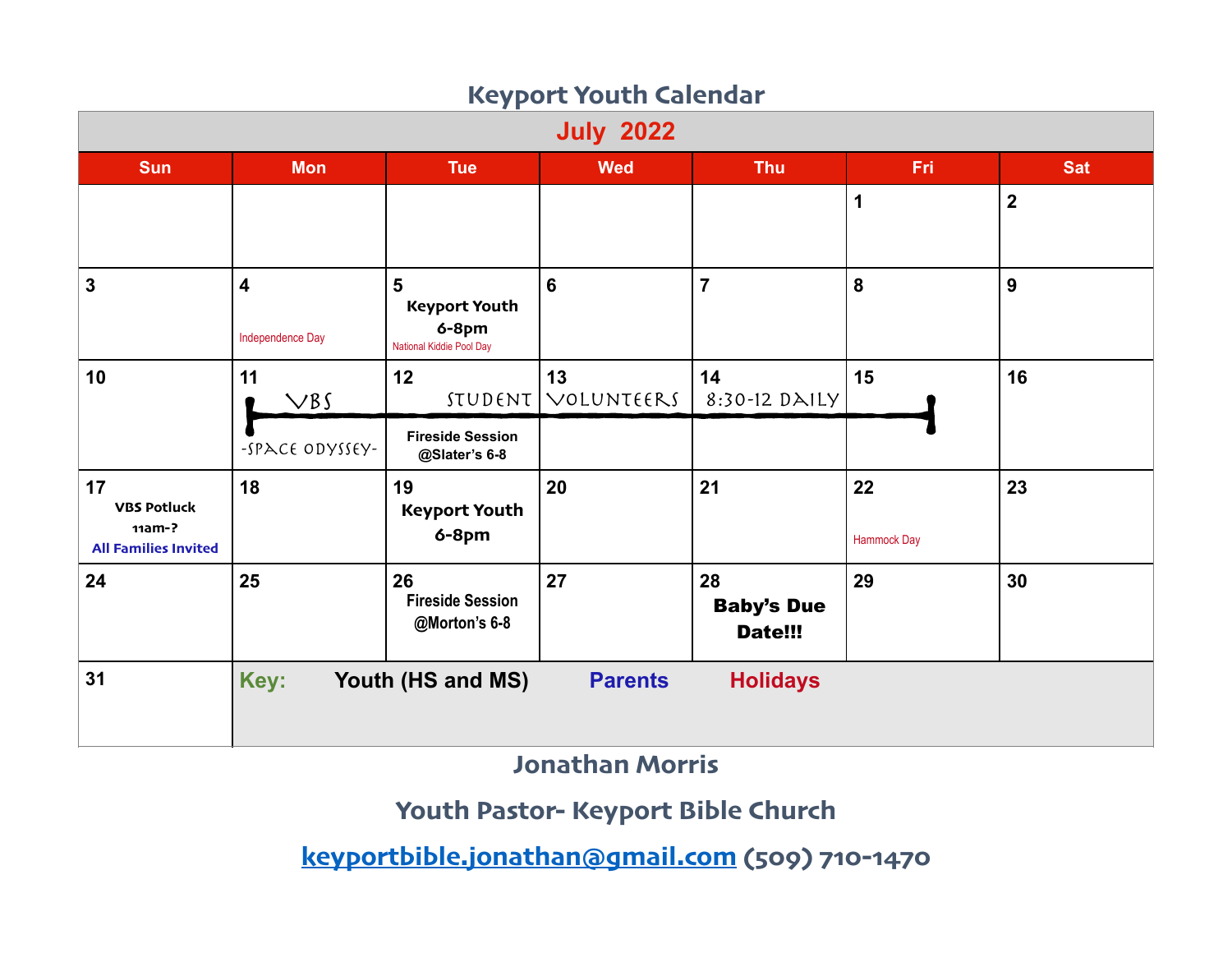| ivel Lord Towell adjained.<br><b>August 2022</b> |                                |                                                                           |              |                             |                                                                    |                 |  |
|--------------------------------------------------|--------------------------------|---------------------------------------------------------------------------|--------------|-----------------------------|--------------------------------------------------------------------|-----------------|--|
| <b>Sun</b>                                       | <b>Mon</b>                     | <b>Tue</b>                                                                | <b>Wed</b>   | <b>Thu</b>                  | <b>Fri</b>                                                         | <b>Sat</b>      |  |
|                                                  | 1                              | $\overline{2}$<br>National Ice Cream Sandwich<br>Day                      | $\mathbf{3}$ | $\overline{\mathbf{4}}$     | $5\phantom{1}$<br><b>Movie Night</b><br>7-10:38pm<br>@ Goodnough's | $6\phantom{1}6$ |  |
| $\overline{7}$                                   | $\boldsymbol{8}$               | $\boldsymbol{9}$                                                          | 10           | 11                          | 12                                                                 | 13              |  |
| 14                                               | 15                             | 16<br><b>Game Night</b><br>$6 - 8$<br>@KBC                                | 17           | 18<br><b>Bad Poetry Day</b> | 19                                                                 | 20              |  |
| 21                                               | 22                             | 23                                                                        | 24           | 25                          | 26                                                                 | 27              |  |
| 28                                               | 29<br>More Herbs Less Salt Day | 30<br><b>End of Summer</b><br><b>Bash</b><br>(Senior's Last Day)<br>2-6pm | 31           | Key:                        | Youth (HS and MS)<br><b>Holidays</b>                               | <b>Parents</b>  |  |

**Keyport Youth Calendar**

**Jonathan Morris**

#### **Youth Pastor- Keyport Bible Church**

**keyportbible.[jonathan@gmail](mailto:keyportbible.jonathan@gmail.com).com (509) 710-1470**